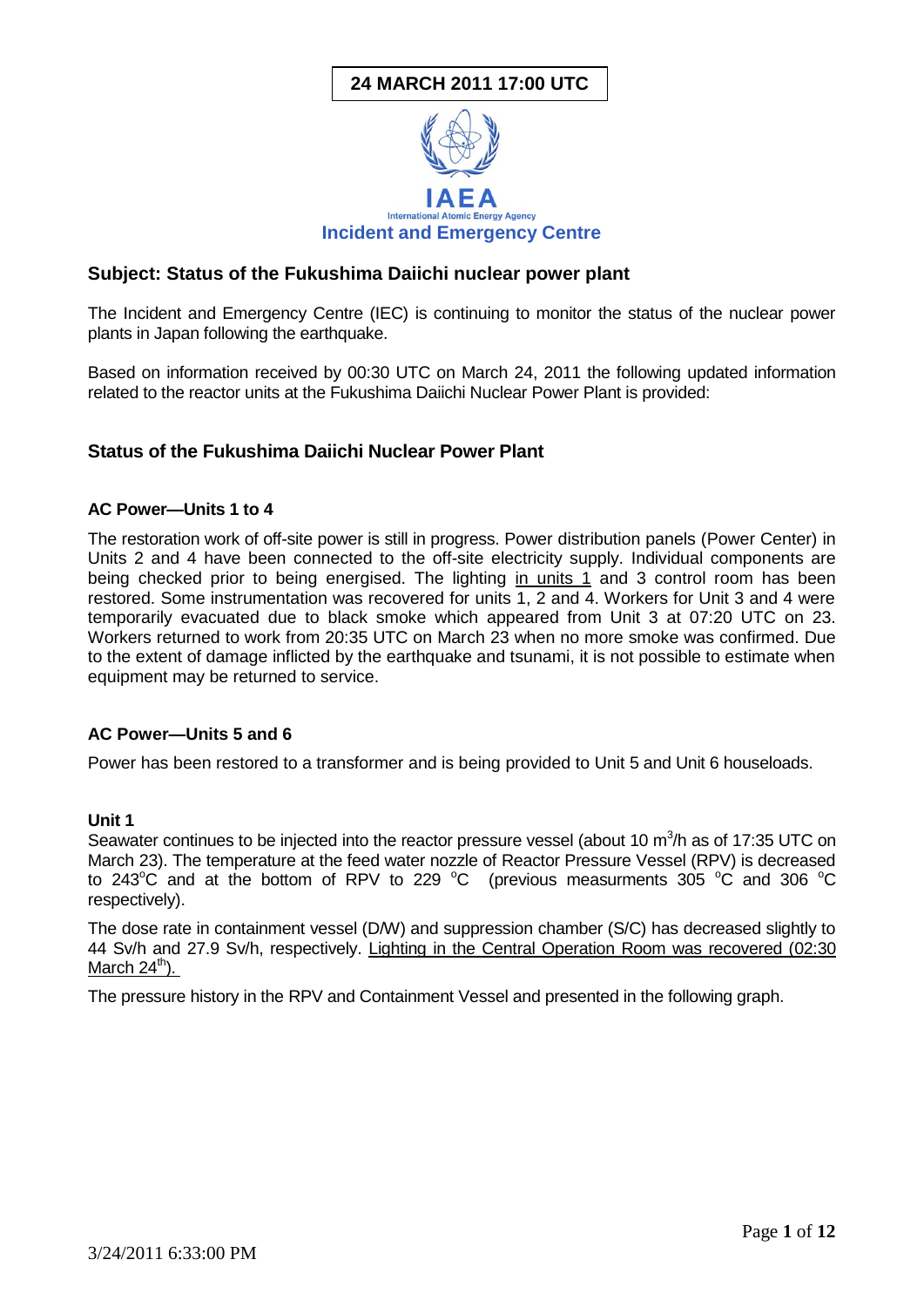

# **Unit 2**

Injection of seawater (18 t) to the Spent Fuel Pool was carried out. The cumulative total amount of water sprayed is now 58 t. Seawater injection to RPV continues with a flow rate of 11  $m^3/h$ . The RPV temperature at the feed water nozzle and at the bottom head of RPV are stable (102  $^{\circ}$ C and 109  $^{\circ}$ C respectively).

The dose rates in the containment vessel (D/W) and the suppression chamber (S/C) are decreased slightly to 49.3 Sv/h and 1.49 Sv/h, respectively. The spent fuel pool temperature is 47  $^{\circ}$ C.

The RPV and Containment Vessel pressure is shown in the following graph.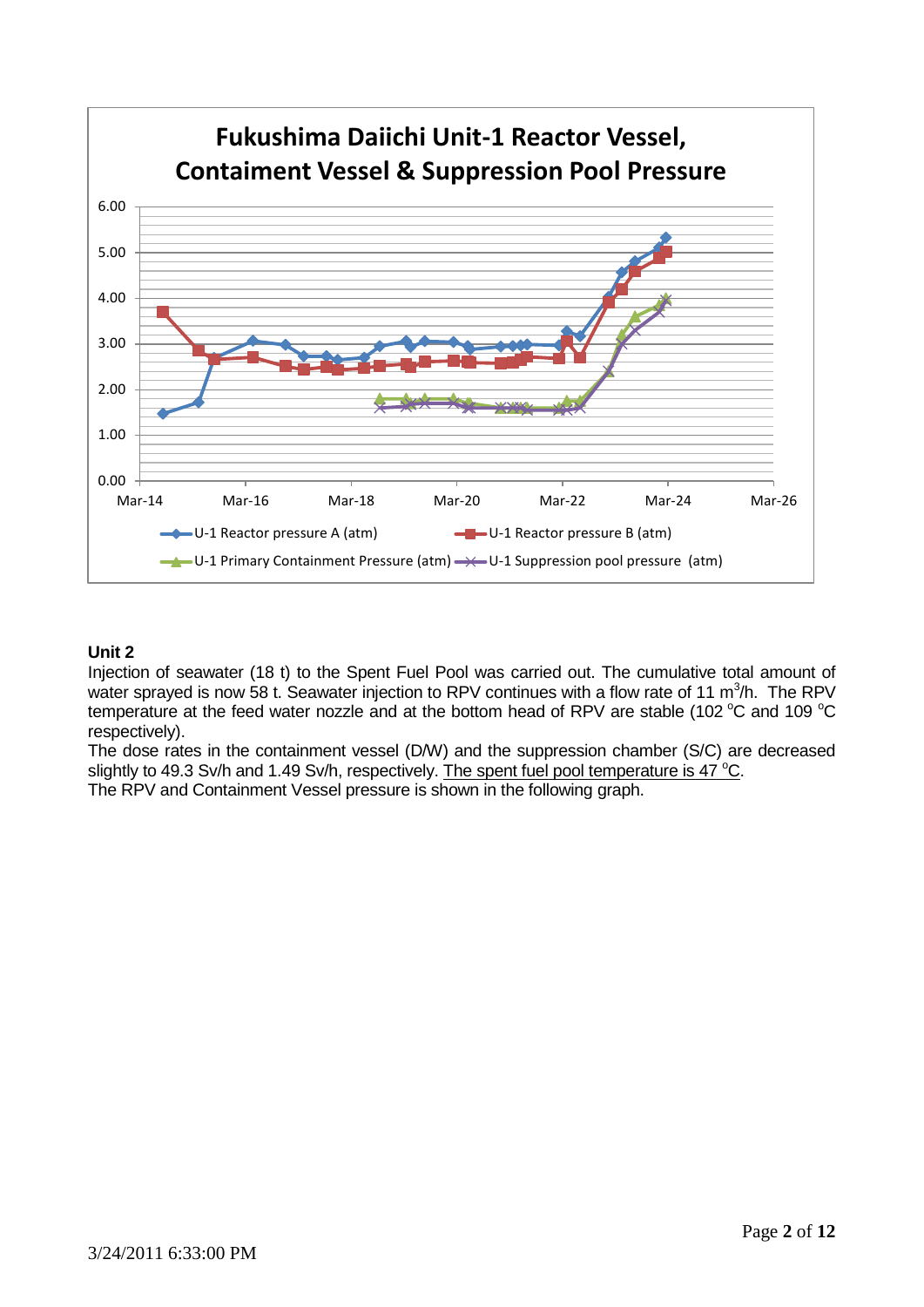

(Note: U-2 Reactor pressure A unreliable)

# **Unit 3**

Seawater continues to be injected into the RPV and sprayed over the spent fuel pool as needed. The cumulative amount of water sprayed to Unit 3 is 3927t. The RPV temperature at feed water nozzle decreased to 80.7 $^{\circ}$ C and at the bottom of RPV to 185.4 $^{\circ}$ C (previous measurement 304.8 $^{\circ}$ C and 225.5°C respectively). Seawater injection to the Spent Fuel Pool via the Cooling and Purification Line was started and 4~5t of the seawater was confirmed to injected (March 24).

Radiation exposure on 3 TEPCO related workers was confirmed. They were working in the basement unit 3 turbine building where contaminated water was on the floor. The radiation exposure of the 3 workers were 180.07 mSv, 179.37 mSv, and 173.0 mSv. Two of the workers had severely contaminated their feet and were transferred to the Fukushima Prefecture Medical University.

The RPV and Containment Vessel pressure is presented in the graph below.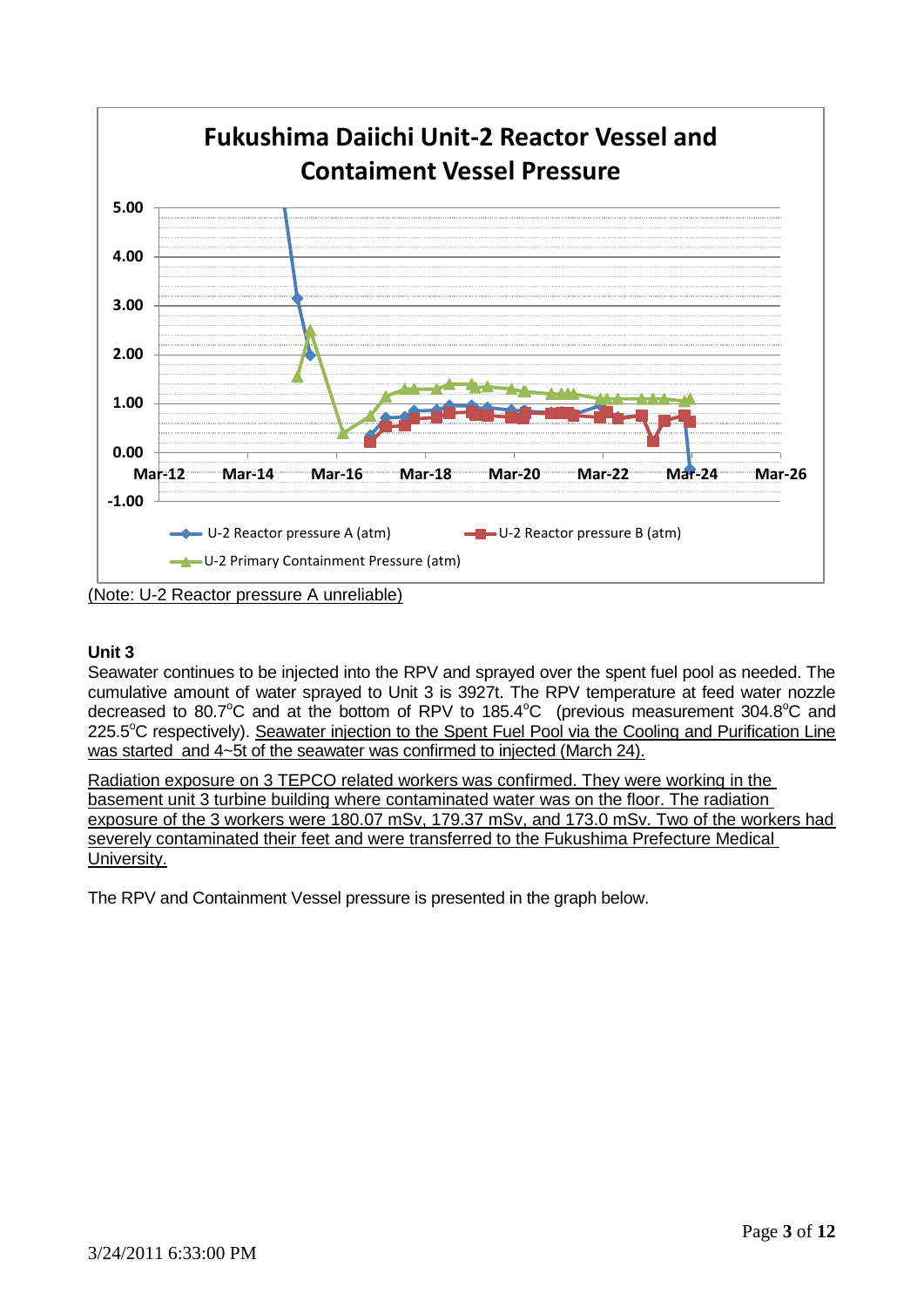

# **Unit 4**

Water was poured into the spent fuel pool at a rate of 50  $m^3/n$  using a concrete pump for 3 hours on 22nd March . Starting from 01:00 UTC till 04:02 UTC on March 23, 130 t of water was poured in using a concrete pump truck at 50 m<sup>3</sup>/h. The cumulative amount of water sprayed to Unit 4 is 535 t.

# **Unit 5**

The reactor remains in cold shutdown. The reactor water temperature increased to 71.4°C as RHR pump has stopped when power was switched from temporary to normal. Spent Fuel Pool water temperature increased slightly to 47.2°C.

# **Unit 6**

The reactor remains in cold shutdown. Power was switched from the diesel generator to offsite power. The RPV water temperature descreased to 24.1 °C. Spent Fuel Pool water temperature is  $increased$  slightly to  $26.0^{\circ}$ C.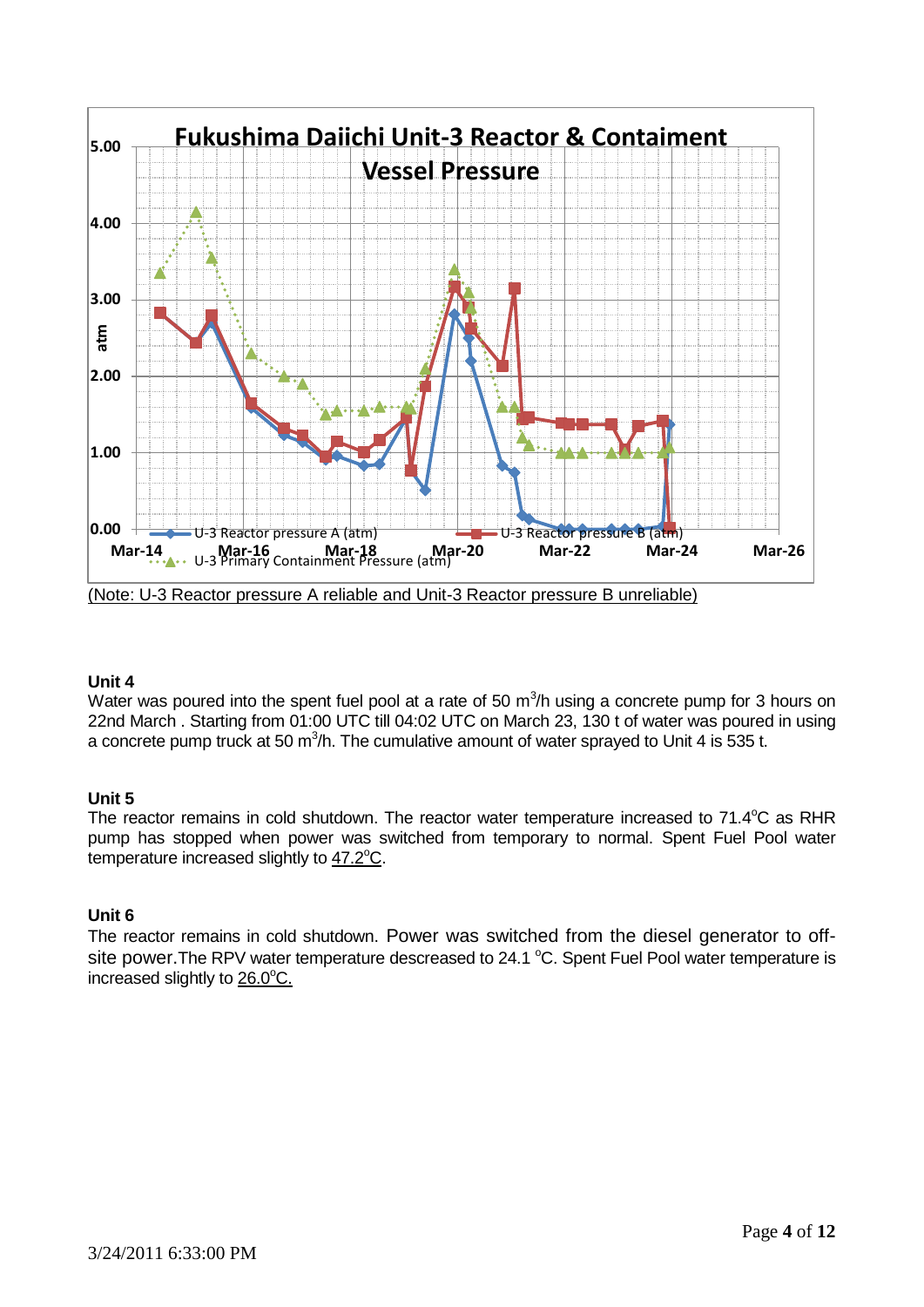# **Units 1, 2, 3, 4, 5 and 6 - Plant Status**

| Parameter / Indications                    | Unit                                               | Fukushima Daiichi                                                                 |                                      |                                                                          |                                                                                 |                      |                      |  |  |
|--------------------------------------------|----------------------------------------------------|-----------------------------------------------------------------------------------|--------------------------------------|--------------------------------------------------------------------------|---------------------------------------------------------------------------------|----------------------|----------------------|--|--|
|                                            |                                                    | Unit 1                                                                            | Unit 2                               | Unit 3                                                                   | Unit 4                                                                          | Unit 5               | Unit 6               |  |  |
| <b>Reactor Pressure Vessel Pressure</b>    | <b>MPa</b>                                         | 0.533(A)<br>$0.502$ (B)                                                           | $-0.034(A)$<br>$0.063$ (B)           | 0.137(A)<br>$0.002$ (C)                                                  |                                                                                 | 0.108                | 0.109                |  |  |
|                                            | atm                                                | 5.33(A)<br>5.02(B)                                                                | $-0.34(A)$<br>0.63(B)                | 1.37(A)<br>$002$ (B)                                                     |                                                                                 | 1.08                 | 1.09                 |  |  |
| Containment Vessel (Drywell) Pressure      | kPa                                                | 400                                                                               | 110                                  | 107                                                                      | $\sim$                                                                          | $\blacksquare$       | $\sim$               |  |  |
|                                            | atm                                                | 4.00                                                                              | 1.10                                 | 1.07                                                                     |                                                                                 |                      |                      |  |  |
| <b>Reactor Pressure Vessel Level</b>       | <sub>mm</sub><br>(above the top of<br>active fuel) | $-1700(A)$<br>$-1700$ (B)                                                         | $-1150(A)$<br>$(B)$ not<br>available | $-1900(A)$<br>$-2300(B)$                                                 |                                                                                 | 1925                 | 2360                 |  |  |
| <b>Suppression Pool Temperature</b>        | $\overline{\text{c}}$                              | No Data                                                                           | No Data                              | No Data                                                                  | No Data                                                                         | No Data              | No Data              |  |  |
| <b>Suppression Pool Pressure</b>           | kPa<br>atm                                         | 395<br>3.95                                                                       | Below the scale                      | Below the scale                                                          |                                                                                 |                      |                      |  |  |
| Adding water to Reactor Pressure<br>Vessel | • Adding<br>• Not adding<br>• Unknown              | Seawater continues to be injected into the reactor<br>pressure vessels as needed. |                                      | Injection to<br>RPV and the<br>Spent Fuel Pool<br>using make up<br>water | Injection to<br>RPV and the<br><b>Spent Fuel</b><br>Pool using<br>make up water |                      |                      |  |  |
| Date/Time of Data Acquisition              |                                                    | March 24<br>2:00 UTC                                                              | March 23<br>24:00 UTC                | March 24<br>1:20 UTC                                                     |                                                                                 | March 24<br>2:00 UTC | March 24<br>2:00 UTC |  |  |

\* All pressures are absolute pressure (pressure including normal atmospheric pressure)

\*\*(A) and (B) refer to two measurement channels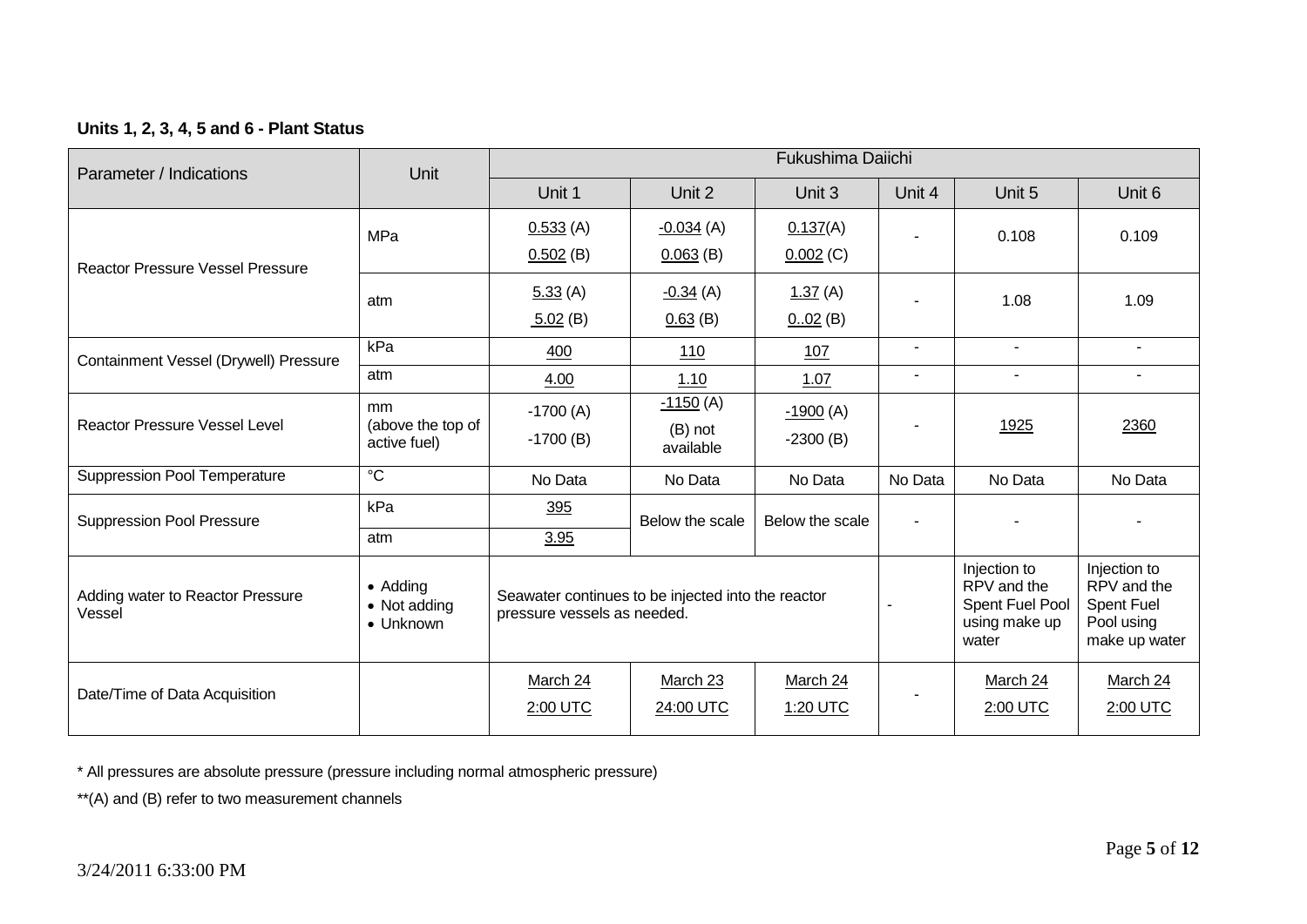# **Radiation Monitoring Data**

# **Daiichi NPP – On-Site Monitoring**

New data from 23<sup>rd</sup> March has come in for radionuclide concentrations in air at the Daiichi site. Samples were collected north of the Administration Building in the midday period on each of March 19, 20, and 21; and from the main gate on March 22 and 23. Concentrations of I-131, I-132 and I-133 were measured as well as concentrations of Cs-134, Cs-136 and Cs-137. NISA's concentration limits in air for each of these radionuclides is shown in parenthesis.



Note 1: The data for I-131 should be read from the right hand scale; the other radionuclides should be read from the left hand scale.

Note 2: Monitoring point for 19-21 March was the administrative building north; for 22-23 March the measurement point was close to the main gate.

With regards to the on-site Dose Rates, these appear to be trending downwards as can be seen below.

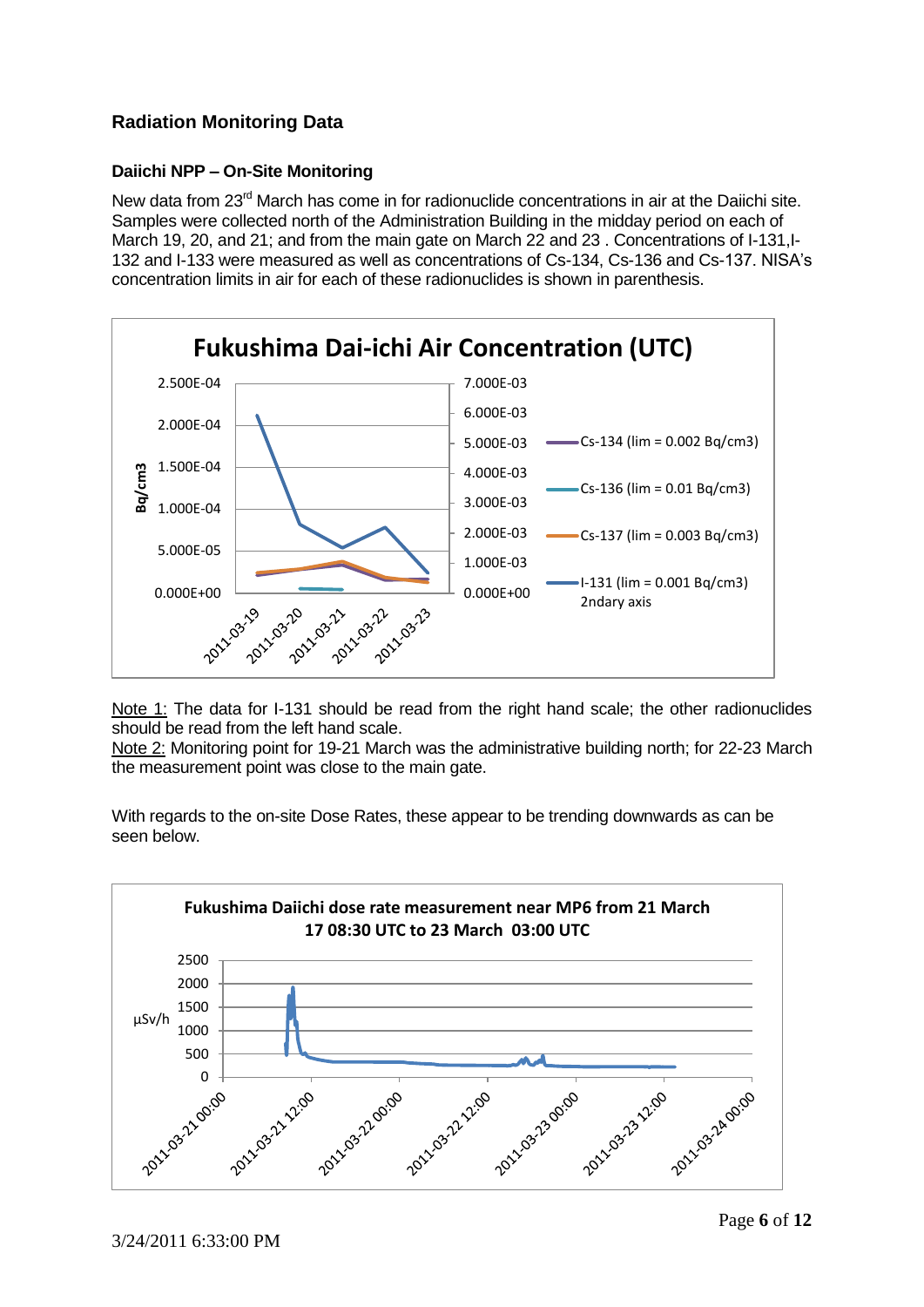### **Monitoring in the Marine Environment**

On March 22, MEXT announced an action plan for monitoring coastal waters near the Fukushima Daiichi NPP site. Air and seawater samples were collected on March 23 in coastal waters along transects that are separated by 10 kilometer intervals – sampling was performed along each transect to a distance of about 30 kms offshore. The results published on March 24 03:00 UTC are presented below.

| <b>Sampling</b><br><b>Point</b> | <b>Sampling</b><br>Date and | <b>Seawater concentration</b><br>(Bq/L) |      | Dose Rate<br>(microSv/h) |                          | <b>Dust in Air Radionuclide</b><br>Concentration (Bq/m <sup>3</sup> ) |
|---------------------------------|-----------------------------|-----------------------------------------|------|--------------------------|--------------------------|-----------------------------------------------------------------------|
|                                 | Time (UTC)                  | <b>Cs-137</b><br>$I - 131$              |      |                          | $1 - 131$                | <b>Cs-137</b>                                                         |
| $1 - 1$                         | 22-Mar 23:10                | 24.9                                    | 16.4 | 0.034                    | 0.133                    | 0.00676                                                               |
| $1 - 2$                         | 23-Mar 00:00                | 30.0                                    | 11.2 | 0.038                    | 0.0623                   | 0.0694                                                                |
| $1 - 3$                         | 23-Mar 00:30                | 76.8                                    | 24.1 | 0.049                    | 0.0936                   | $- -$                                                                 |
| $1 - 4$                         | 23-Mar 01:15                | 37.3                                    | 18.2 | 0.054                    | 0.0866                   | 0.016                                                                 |
| $2 - 1$                         | 23-Mar 02:20                | 54.7                                    | 12.7 | 0.035                    | $- -$                    | $- -$                                                                 |
| $2 - 2$                         | 23-Mar 03:00                | 42.0                                    | 12.8 | 0.030                    | $\overline{\phantom{a}}$ | $- -$                                                                 |
| $2 - 3$                         | 23-Mar 03:37                | 29.0                                    | 15.3 | 0.040                    | $- -$                    | $\sim$ $\sim$                                                         |
| $2 - 4$                         | 23-Mar 04:32                | 39.4                                    | 15.2 | 0.040                    | $- -$                    | $- -$                                                                 |



The maximum permissible concentration in water are 40 Bq/L for I-131 and 90 Bq/L for Cs-137. Results have been sent to IAEA experts from the Marine Environmental Laboratory in Monaco for analysis.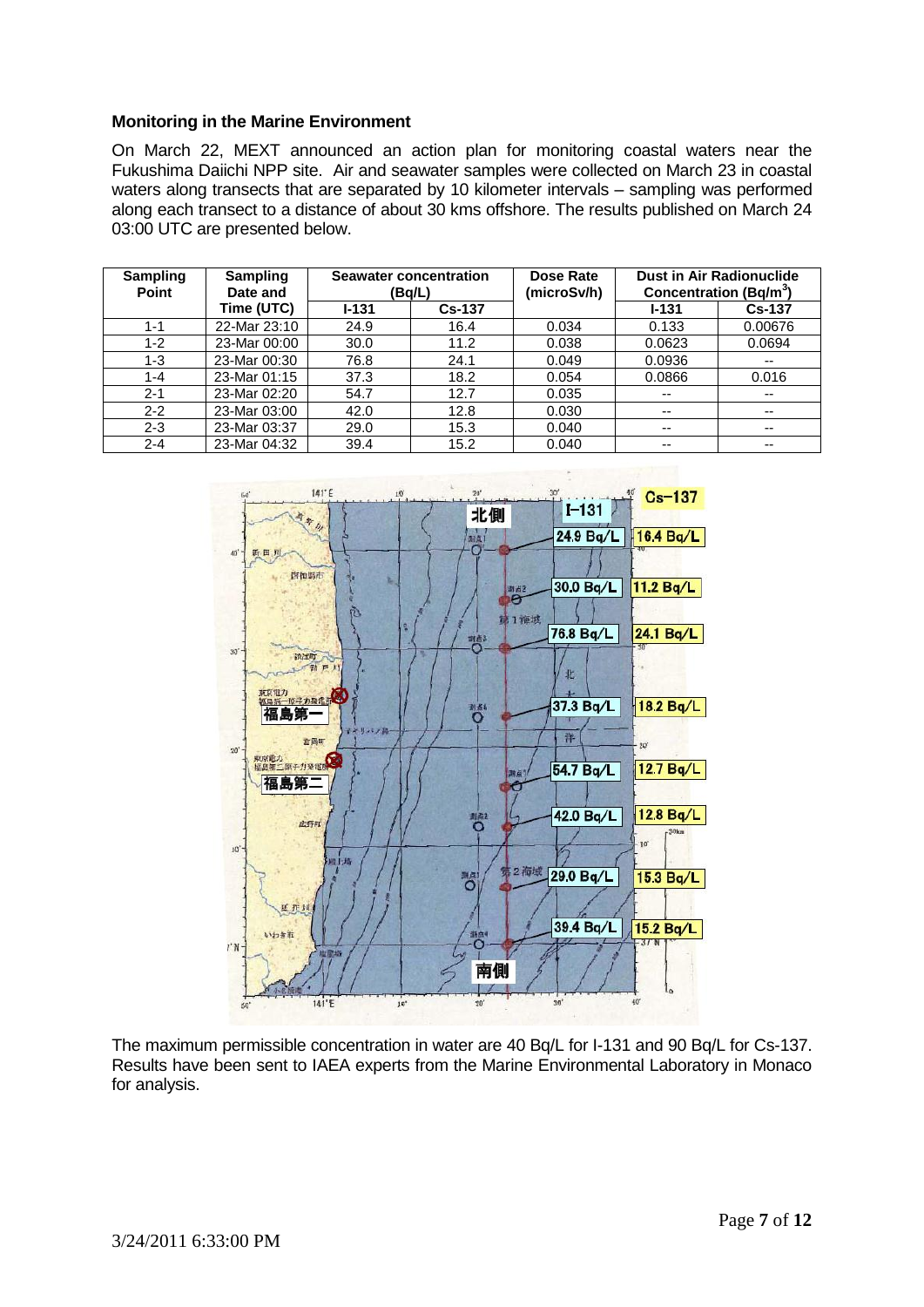# **Deposition Data by Prefecture**

Meaningful depositions of I-131 and Cs-137 have been reported in 6 prefectures. As the Table below illustrates, deposition rates vary appreciably from one day to the next. If rainfall occurs, there can be substantial changes in deposition (i.e. wet deposition). This may explain the increased deposition in Tokyo between the March 20-21 and March 21-22 measurements. New and updated data is underlined.

| ---------<br>------ |           |               |           |               |           |               |           |               |  |  |
|---------------------|-----------|---------------|-----------|---------------|-----------|---------------|-----------|---------------|--|--|
|                     | Mar 18-19 |               | Mar 19-20 |               | Mar 20-21 |               | Mar 21-22 |               |  |  |
| Location            | l-131     | <b>Cs-137</b> | $1 - 131$ | <b>Cs-137</b> | $1 - 131$ | <b>Cs-137</b> | $1 - 131$ | <b>Cs-137</b> |  |  |
| Tochigi(Utsunomiya) | 1300      | 62            | 540       | 45            | 5300      | 250           | 25000     | 440           |  |  |
| Gunma(Maebashi)     | 230       | 84            | 190       | 63            | 990       | 87            | 1500      | 72            |  |  |
| Saitama(Saitama)    | 64        | ND            | 66        | <b>ND</b>     | 7200      | 790           | 22000     | 1600          |  |  |
| Chiba(Ichihara)     | 21        | ND.           | 44        | 3.8           | 1100      | 110           | 14000     | 2800          |  |  |
| Tokyo(Shinjyuku)    | 51        | ND.           | 40        | ND            | 2900      | 560           | 32000     | 5300          |  |  |
| Yamanashi(Kouhu)    | 175       | ND.           | ND        | ND            | ND        | ND            | 4400      | 400           |  |  |
|                     |           |               |           |               |           |               |           |               |  |  |

#### **Deposition (Bq/m2) measured during a 24 hour period, from 9:00 to 9:00**

**Deposition (Bq/m2) measured during a 24 hour period, from 9:00 to 9:00**

|                     | Mar 22-23    |               |  |  |
|---------------------|--------------|---------------|--|--|
| Location            | <b>I-131</b> | <b>Cs-137</b> |  |  |
| Tochigi(Utsunomiya) | 23000        | 99            |  |  |
| Gunma(Maebashi)     | 310          | ND.           |  |  |
| Saitama(Saitama)    | 22000        | 320           |  |  |
| Chiba(Ichihara)     | 22000        | 360           |  |  |
| Tokyo(Shinjyuku)    | 36000        | 340           |  |  |
| Yamanashi(Kouhu)    | 110          | 26            |  |  |

 $ND = not detected$ .



# **Radioactivity in food, milk and drinking water by Prefecture**

Concentration of I-131 and Cs-137 in food and milk have been reported in 6 prefectures. The values are mostly obtained "ad-hoc" and do not allow for a meaningful analysis. On another hand, meaningful data obtained for drinking water in 6 prefectures, as shown below, show a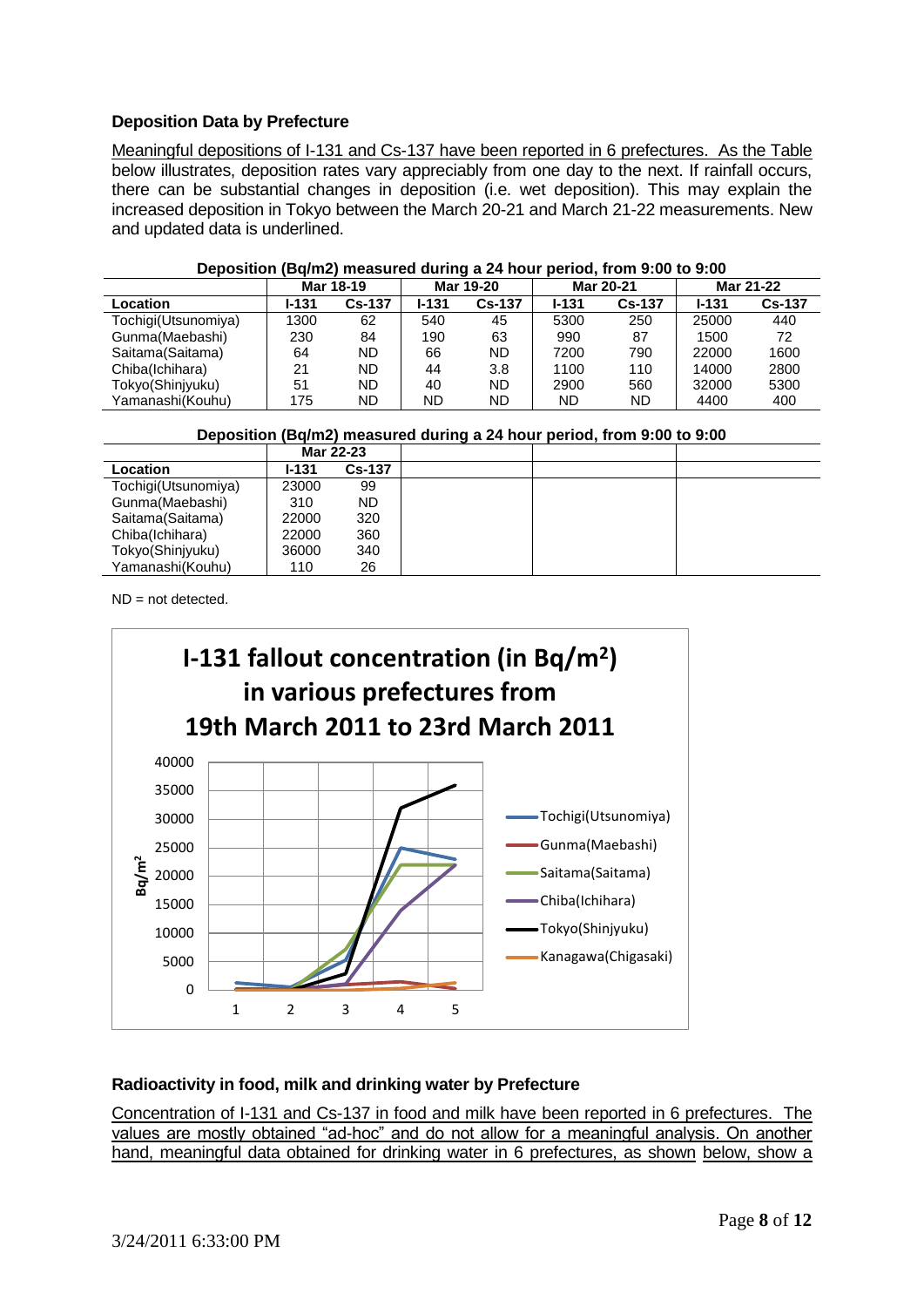pattern similar to the deposition trend shown in the previous page. It can be argued too that the rainfall could have an impact on those figures.



### **IAEA Radiation Monitoring**

On March 23, the IAEA radiation monitoring team took additional measurements at distances from 30 to 73 km from the Fukushima nuclear power plant. Results from gamma dose-rate measurements in air ranged from 0.2 to 6.9 microsievert per hour. The beta-gamma contamination measurements ranged from 0.02 to 0.6 Megabecquerel per square meter.

The second IAEA monitoring team has now arrived in Japan. The two teams in Japan will continue to work closely with the Japanese authorities. Monitoring will be undertaken in the areas of Fukushima and Tokyo. Measurements will be taken to determine more precisely the actual composition of the radionuclides that have been deposited.

### **Canada radiation monitoring data**

According to the information received from Canadian competent authority, Canada has identified the presence of low concentrations of Iodine-131 in air samples collected at five different locations of the Canadian-based CTBTO sampling stations. From 18 to 22 March, concentrations between 0.55 and 3.63 millibecquerels per cubic metre (mBq/m3) were recorded on Vancouver Island, which is located on the west coast of Canada and is the closest sampling location to Japan. An air concentration of 4.26 mBq/m3 was recorded in Ottawa on 22 March. Lower concentrations were also recorded in Resolute Bay, St. John's and Yellowknife.

Caesium-137 and Caesium-134 have been identified at very low concentrations in air samples from Vancouver Island on each day from 18 to 22 March, and in Ottawa on March 22. The Caesium-137 to Caesium-134 ratio, calculated from six samples, is approximately 1.0 (range from 0.95 to 1.15).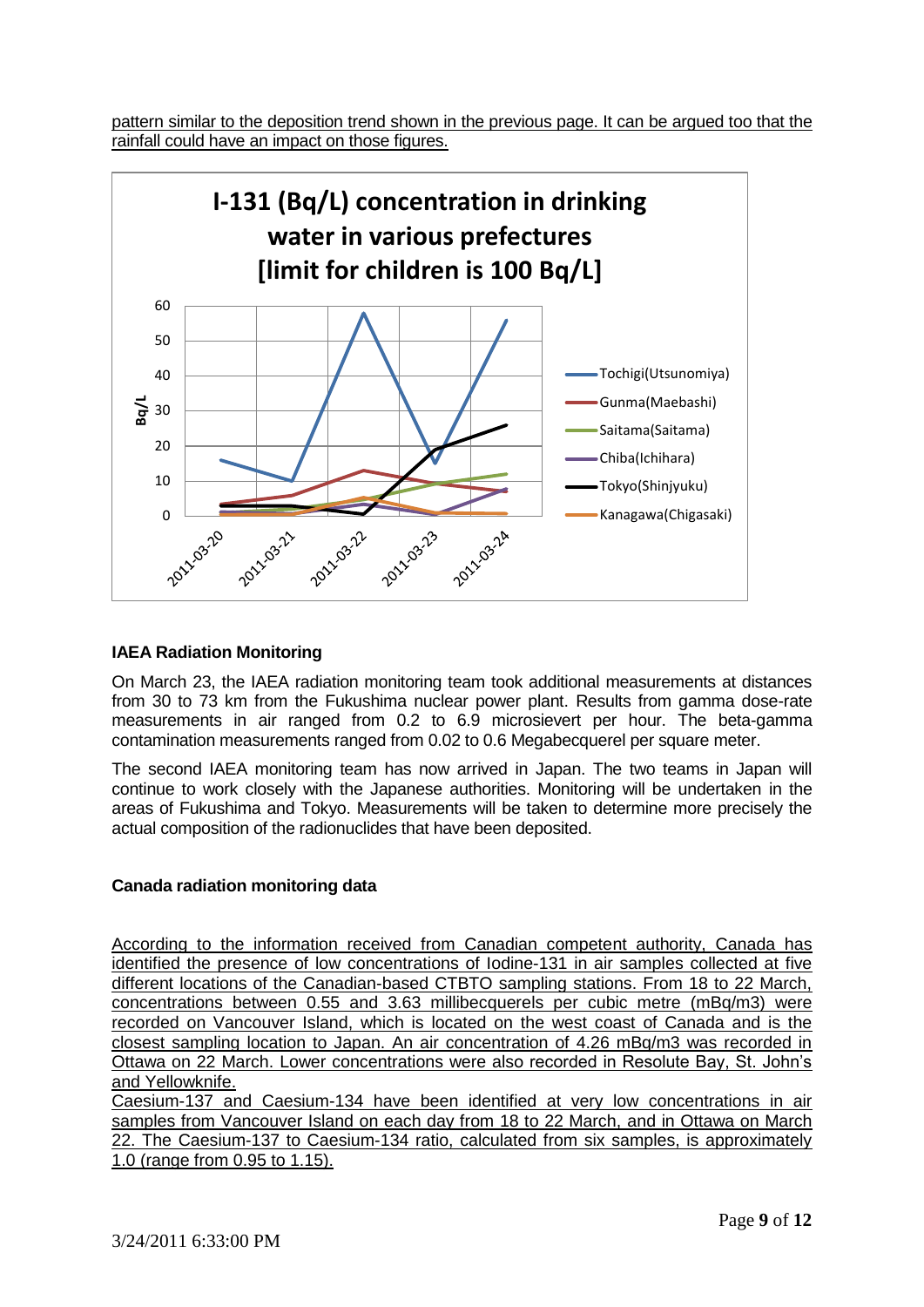During this period, no increase in external gamma dose rate was recorded at any of the 72 fixed sampling locations at Canadian national monitoring network.

#### **Meteorological products by RSCM Montreal based on an IAEA estimated source term**

IAEA and the Canadian Meteorological Centre, which also hosts the RSMC Montreal, have been working together on a series of simulations of atmospheric dispersion and transport modelling based on emission sequences. These emission sequences appear to be reflected in the on-site monitoring data so far available for the Fukushima Daiichi NPP. RSMC in Montreal provided meteorological products, more specifically integrated air concentration (Bq\*s/m3) and ground deposition (Bq/m2) maps for I-131 and Cs-137, calculated for the period of 14 March 22:00 UTC to 21 March 24:00 UTC. The calculations used an estimated release profile based on the indications of the dose rate meters on the site, whereas the meteorological input used for the model calculations were real observed data. The monitoring data show a first phase of release with three events of 8 to 4 hours in the interval 14 to 16 March (an estimated 1.4E+15 of I-131 and 1.4E+14 of Cs-137) followed by a steady release with a constant rate starting from 17 March and on-going (daily rate of 3.6E+12 of Cs-137 and 3.7E+13 of I-131). The temporal variation of the calculated contamination patterns for both radionuclides show a good degree of correlation with the field measurements, such as the timing of the detection of I-131 and Cs-137 in the Tokyo area.



Picture: The pattern of accumulated deposition of I-131 from 14 March to 18 March resulting from three intermittent releases from the Daiichi NPP units, with the last release ending 16 March. The image shows predicted deposition as far South of the Daiichi NPP as about midway between Tokyo and the NPP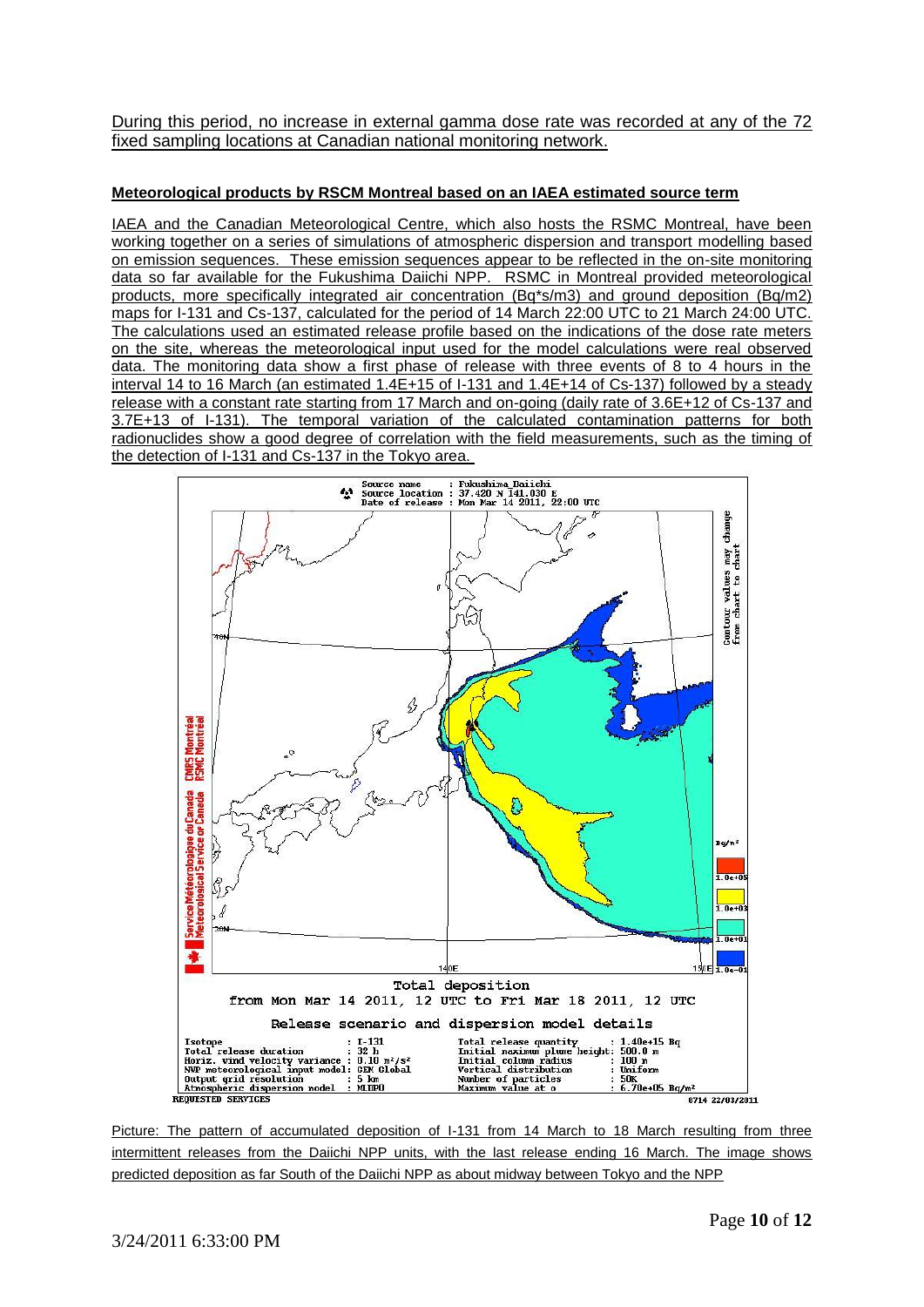

Picture: Accumulated I-131 deposition as of 22 March resulting from a continuous release starting on 17 March. The different weather conditions may have caused the plume from this release to move South on 20 March and deposit radioactive material in the Tokyo area starting 21 March.